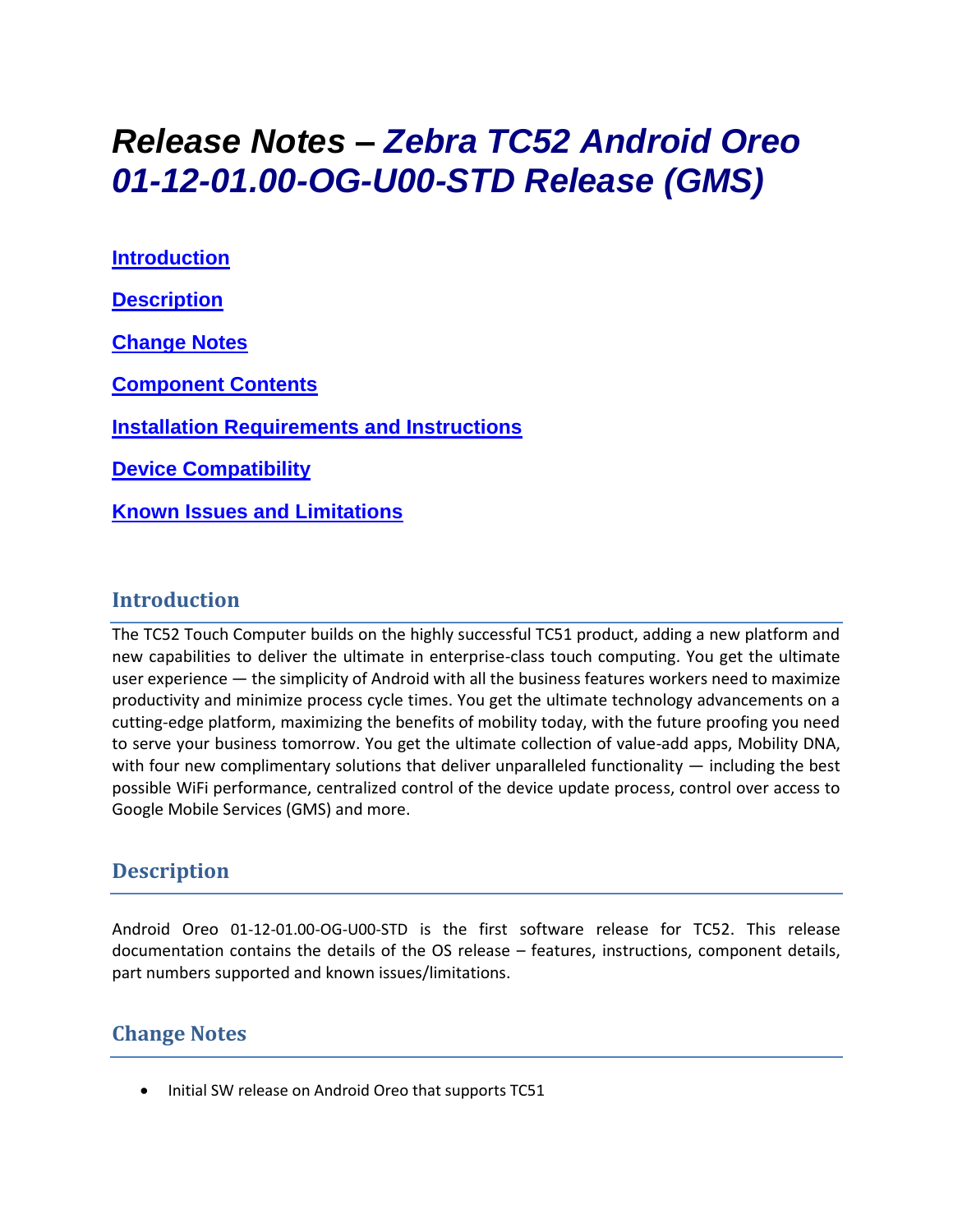• Integrates Zebra Value Adds as listed in the **Component Version Info** section

## <span id="page-1-0"></span>**Component Contents**

| <b>Package Name</b>                                                                   | <b>Description</b>                                  |
|---------------------------------------------------------------------------------------|-----------------------------------------------------|
| HE_RECOVERY_FULL_OSUPDATE_12_01_U00.ZIP   Full Package Update includes all components |                                                     |
| Helios_O_EnterpriseReset_RevA.zip                                                     | Enterprise Reset (Erases Data Partitions)           |
| Helios O FactoryReset RevA.zip                                                        | Factory Reset (Erases Data & Enterprise Partitions) |

# <span id="page-1-1"></span>**Component Version Info**

| <b>Component</b>                      | <b>Version</b>                          |
|---------------------------------------|-----------------------------------------|
| <b>Build Number</b>                   | 01-12-01.00-OG-U00-STD                  |
| AnalyticsMgr                          | 2.4.0.1075                              |
| <b>Audio (Microphone and Speaker)</b> | 0.19.0.0                                |
| <b>Battery Management</b>             | Version: 1.4.2                          |
| <b>Bluetooth Pairing Utility</b>      | Version 3.14                            |
| Camera                                | Front Camera Version: OmniVision OV5675 |
| CradleUtility                         | 1.0                                     |
| <b>Data Analytics</b>                 | 3.4.0.1153                              |
| <b>DataWedge</b>                      | 6.9.53                                  |
| <b>Device Central</b>                 | 1.0.6.0                                 |
| <b>Diagnostic Tool</b>                | 1.16.0.1                                |
| <b>EMDK</b>                           | 6.10.12.1312                            |
| <b>Enterprise Browser</b>             | V2.0.0.0                                |
| <b>Enterprise Keyboard</b>            | 1.9.0.4                                 |
| Fota                                  | 1.0.0.3                                 |